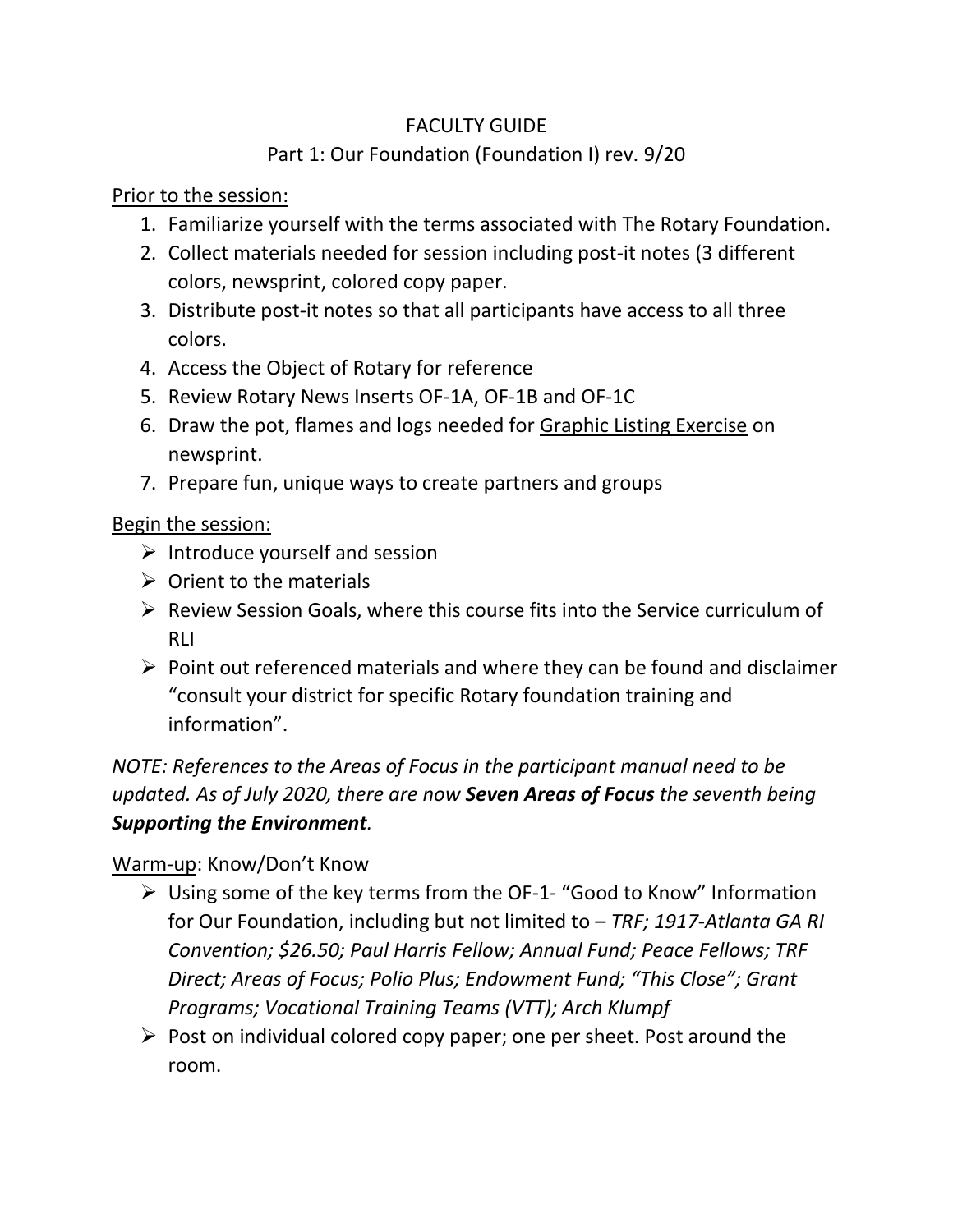- $\triangleright$  Direct participants to walk around, check out the terms, phrases, initials posted and add a post-it to each according to the following key
	- Post a green post-it on the terms you KNOW
	- Post a blue post-it on the terms you HAVE HEARD ABOUT
	- Post a yellow post-it on the terms that you DON'T HAVE A CLUE
- $\triangleright$  Review terms beginning with the ones with the most yellow post-its

# Word Association – Open Discussion:

- ➢ What FOUNDATIONS come to mind when you hear the word "foundation"?
- $\triangleright$  Build on the participants' responses provide general background on foundations
	- Foundations are generally classified as "private foundations" or "public foundations"
	- The largest foundations in the world are public charities such as The Bill and Melinda Gates Foundation; The United Way; Salvation Army; Lilly Foundation
	- Foundations have specific "giving interests" Bill and Melinda Gates (healthcare, education, poverty, technology); Lilly Endowment (community development, education, religion)
	- The Rotary Foundation partners with Bill and Melinda Gates Foundation in eradication of polio initiative
- ➢ All foundations have a specific mission What is the mission of **The Rotary Foundation**?
	- The mission of **The Rotary Foundation** is the same as the mission of **Rotary International** which is the **Object of Rotary**.
	- Refer to the **Object of Rotary** (ROR-3 page 5 of the participants manual): to enable Rotarians to advance world understanding, goodwill, and peace through the improvement of health, the support of education and the alleviation of poverty.
- ➢ How is the Rotary Foundation related to the **Seven Areas of Focus**? (Refer to page 22 in participant manual)
	- All projects funded through The Rotary Foundation must focus on one or more of the **seven** areas of focus. (in 2021-2011 Supporting the Environment will be the primary focus)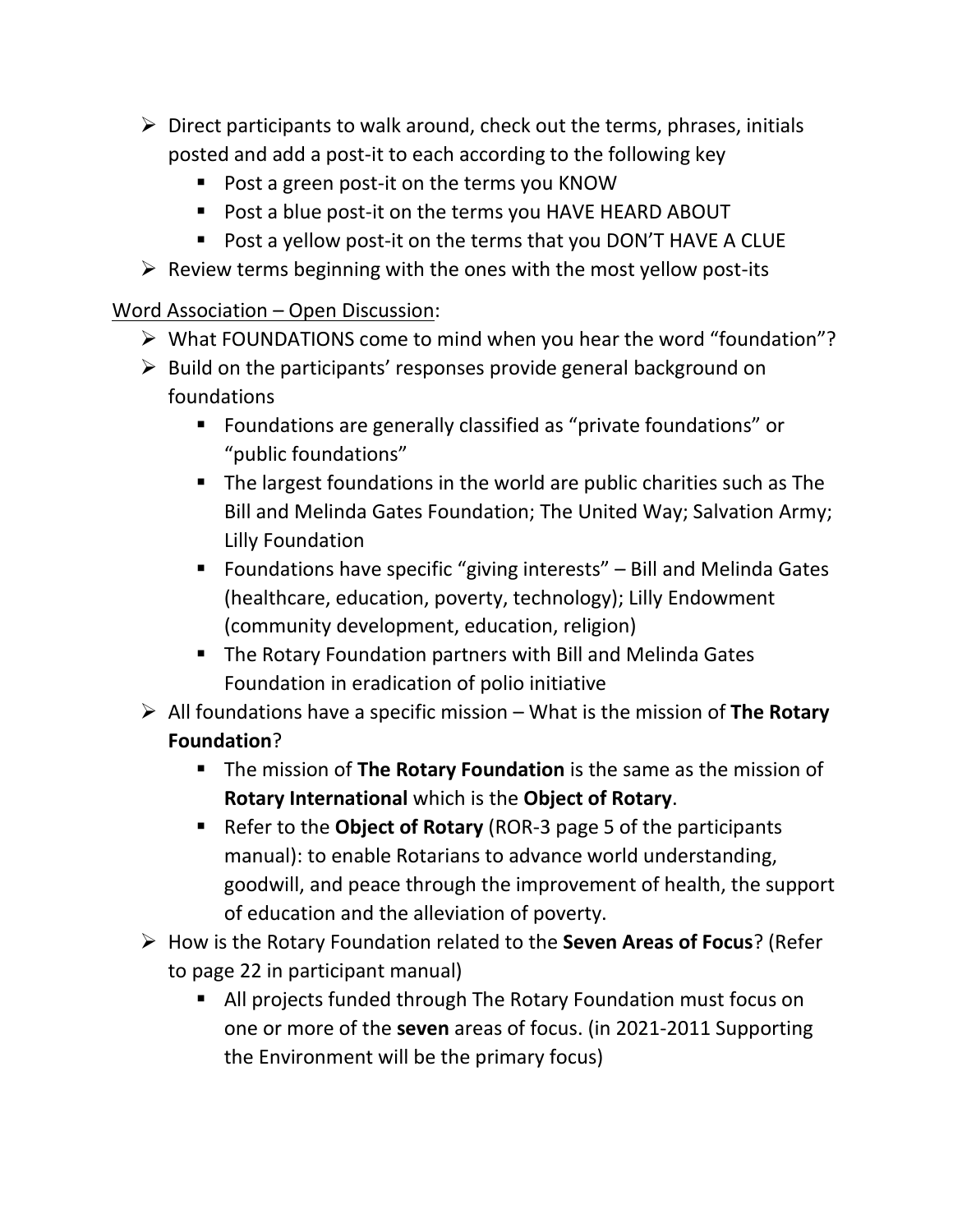- That includes direct funding, collaborations, district grants, and district designated funds
- $\triangleright$  Rotary International and The Rotary Foundation are separate entities. Why?
	- Legally, for tax purposes, the two groups must have different supervision and management structures
	- The Rotary Foundation is a 501c3 charitable organization; Rotary International is a 501c4. Legally the different designations have different guidelines under which the organizations must operate.
	- Contributions to The Rotary Foundation are tax-exempt. Dues to Rotary International are not.

Case Studies – Rotary News Inserts

- $\triangleright$  Divide participants into three (3) small groups
- $\triangleright$  Show group where the cases are in the participant manual
- $\triangleright$  Assign each group one of the cases
- $\triangleright$  Have the groups read the case study and discuss amongst each other the three questions at the end of each case.
	- Why ENGAGE this project?
	- Why now?
	- Why Rotary?

*NOTE: If the number of participants in this session is small, consider dividing the group in half with each group taking one case study, or choose one case and have whole group work together on it.* 

*Another alternative would be to cover two cases with the entire group as open discussion*

**Prompt 1 – There are so many problems and unmet needs in communities around the world. Let's review a few of these situations and how Rotary is helping. After your review, discuss the three questions posed and be prepared to share what you discussed in the context of your case study. You have about 10 minutes to discuss.** 

 $\triangleright$  Allow 10 minutes for group discussion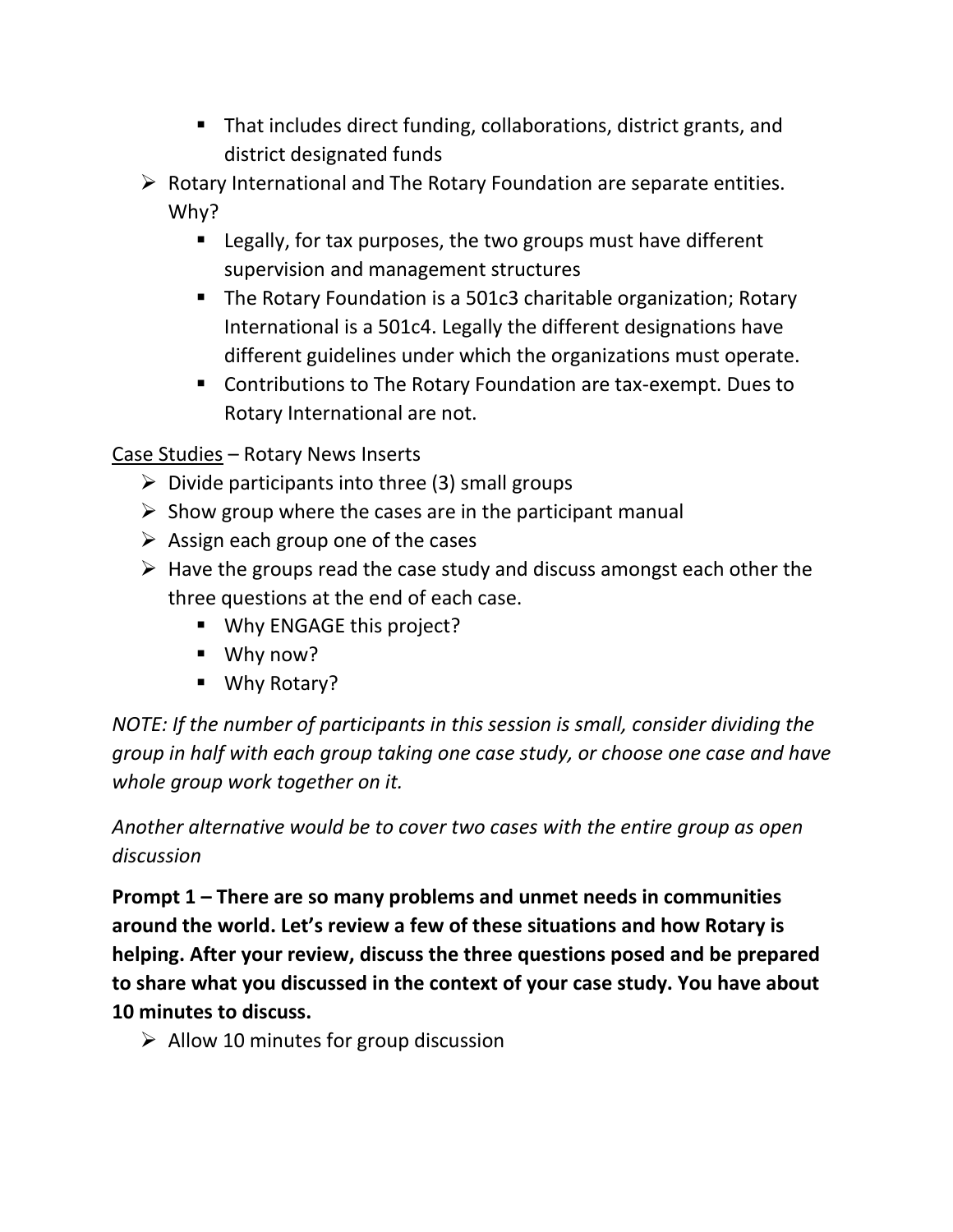**Prompt 2 – Take a few minutes to refine your thoughts to each of the three questions into one concise sentence each. We'll hear your ideas in about two (2) minutes.**

- $\triangleright$  Debrief case studies using a 3-column chart with the questions heading the columns and each case study heading the rows A-C.
- $\triangleright$  Facilitator will note key words from debrief in the chart

|   | <b>This Project?</b> | <b>Why Now?</b> | <b>Why Rotary?</b> |
|---|----------------------|-----------------|--------------------|
| А |                      |                 |                    |
| B |                      |                 |                    |
|   |                      |                 |                    |

- $\triangleright$  Highlight common themes or other insights from the debrief, including but not limited to:
	- Rotarians, through their worldwide network of clubs are uniquely able to generate financial, people, and partnership resources to meet needs
	- Rotarians, each club being local, is best situated to know community needs, get community involved, and "put boots on the ground" to engage a problem.
	- Rotarians, by creating a "Foundation for Doing Good in the World", have built a structure to meet needs that would be difficult for clubs or individuals to do on their own.
	- Rotarians have prioritized needs using the **seven** "Areas of Focus".
	- "If not us, who? If not now, when?" Jewish Scholar Hillel the Elder, John F. Kennedy
- ➢ Discuss WHY GIVE? to the Rotary Foundation. (Without a reason to give, everything else is unimportant.)
	- Multiplier effect individual contributions are combined to realize impacts that no one individual could possibly have
	- Rotarians pledge to "Do Good in the World" increased by impact the Foundation can have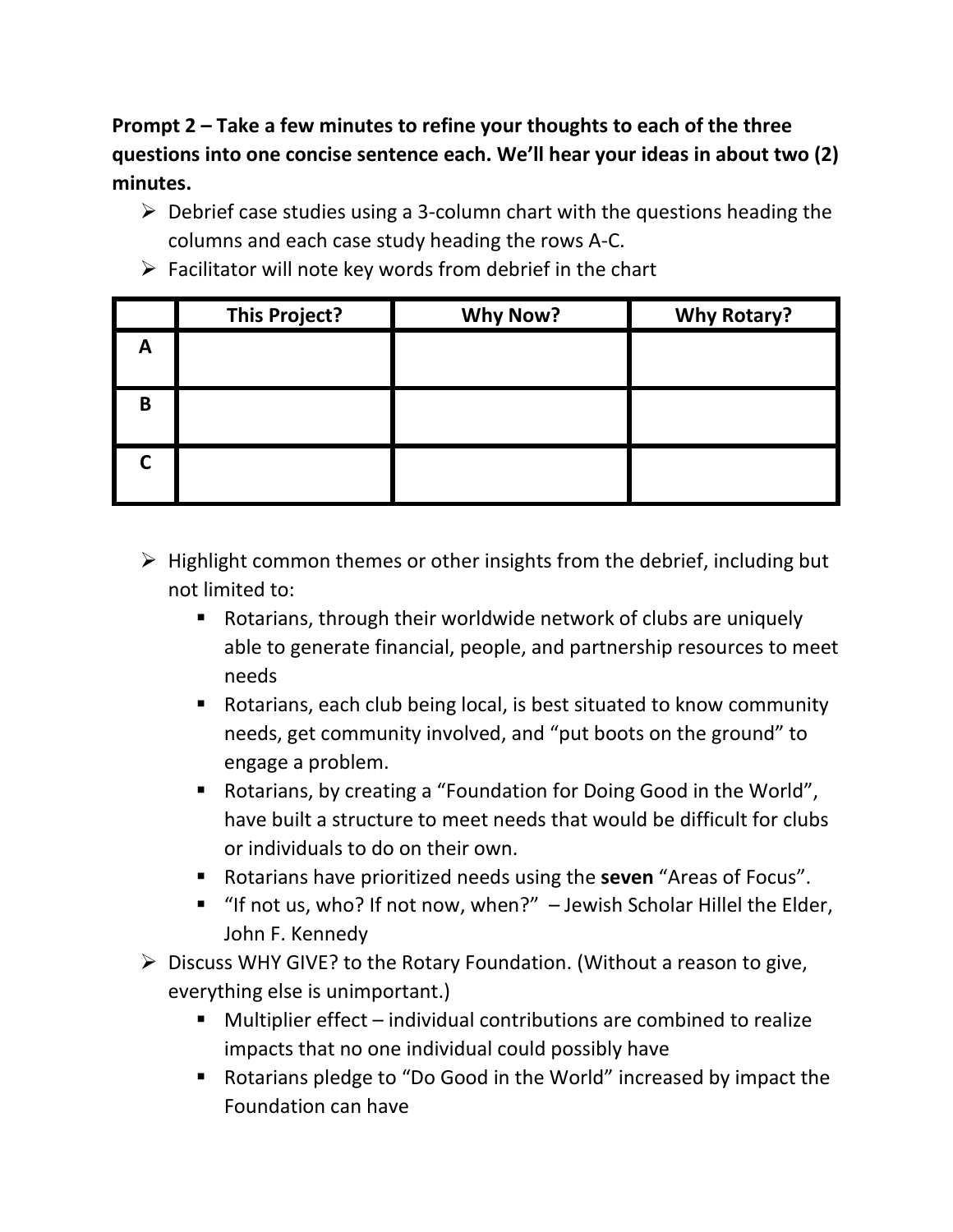■ Encourage participants to peruse the Rotary Foundation website <https://www.rotary.org/en/about-rotary/rotary-foundation> to discover how TRF lives up to its promise

#### Graphic Listing Exercise

whiteboard.



**Prompt 3 – On separate post-it notes write down three current or past projects your club has done using the programs of The Rotary Foundation. Bring your club projects up to the board and post them.** 

- $\triangleright$  Ask questions as needed about each project to determine if it has a Rotary Foundation connection.
- $\triangleright$  Move those related to the Rotary Foundation into the pot or spilling out of the top. Non-Rotary Foundation supported projects can remain on the side.

#### Debrief

- $\triangleright$  What is the fuel that fires The Rotary Foundation?
	- $\blacksquare$  Logs = Funding
	- Almost all funding of Rotary Foundation projects comes from the gifts of Rotarians
	- Funding will be addressed more in the Part II: Targeted Service session
- ➢ What is the spark that these Rotary Foundation projects need to cook?
	- $\blacksquare$  Fire = YOU = Rotarians